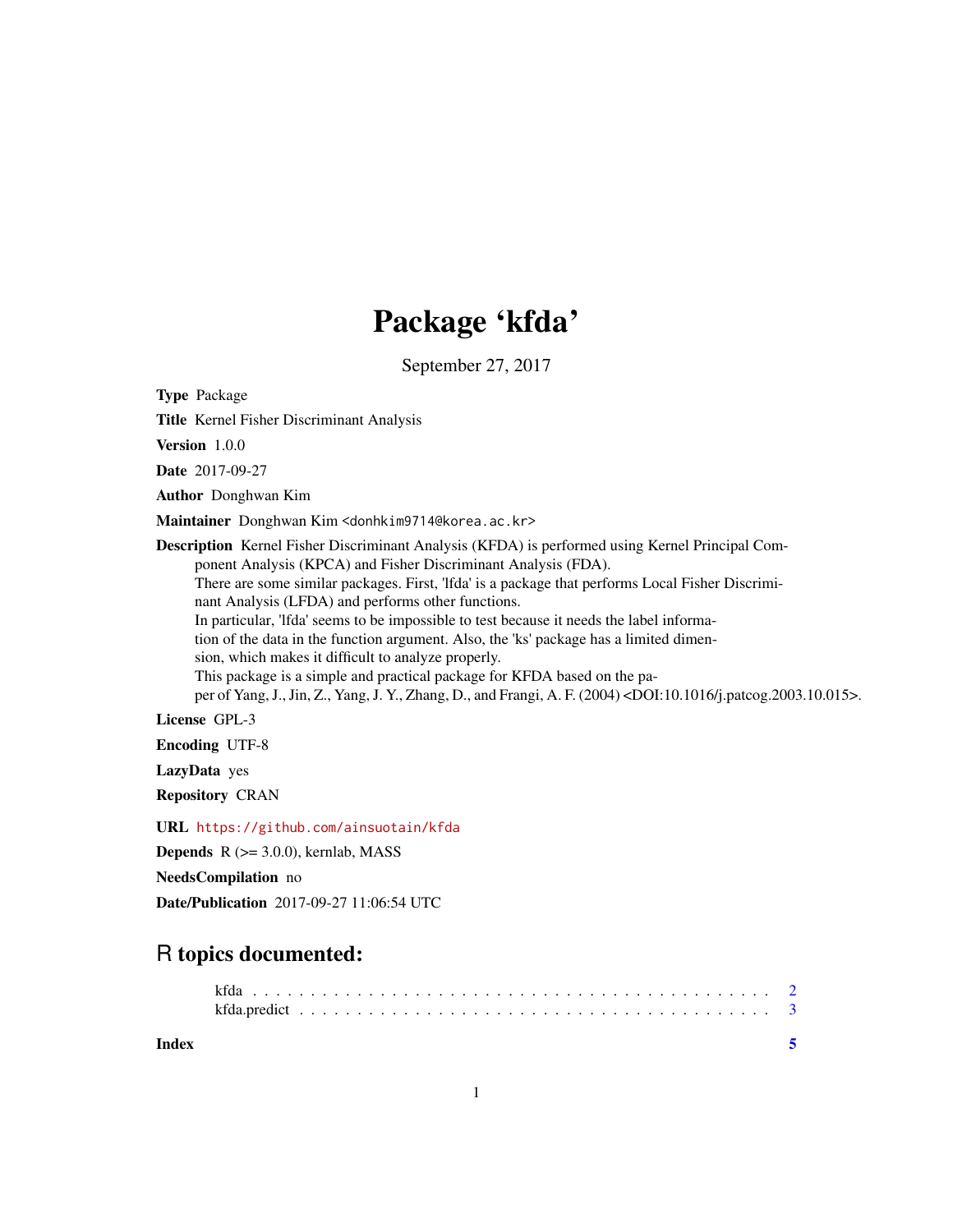<span id="page-1-1"></span><span id="page-1-0"></span>

# Description

Train the trainData using KFDA. Basically, we run KFDA using Gaussian kernel. Returns trained KFDA object.

# Usage

```
kfda(trainData = data, kernel.name = "rbfdot", kpar.sigma = 0.001, threshold = 1e-05)
```
#### Arguments

| trainData   | an optional data frame or matrix containing the variables in the model. In<br>particular, the last column of the data frame should contain the target value. |
|-------------|--------------------------------------------------------------------------------------------------------------------------------------------------------------|
| kernel.name | the kernel function used in training and predicting. This parameter is fixed in<br>the rbfdot(Gaussian kernel).                                              |
| kpar.sigma  | hyper-parameter of selected kernel. sigma inverse kernel width for the Gaussian<br>kernel function "rbfdot".                                                 |
| threshold   | the value of the eigenvalue under which principal components are ignored (only<br>valid when features = 0). (default : 1e-05).                               |

# Details

Train the trainData using KFDA. Basically, we run KFDA using Gaussian kernel. Returns trained KFDA object. Since this function performs KFDA with the appropriate combination of kpca and lda, the following values can show the result of each function.

#### Value

An object of class kfda.

| kpca.train         | An object of class "kpca". It has results of kpca function. (seekpca (in package<br>kernlab) |  |  |  |  |  |
|--------------------|----------------------------------------------------------------------------------------------|--|--|--|--|--|
| lda.rotation.train |                                                                                              |  |  |  |  |  |
|                    | The result of applying LDA, After KPCA is performed on trainData.                            |  |  |  |  |  |
| LDs.               | A dataframe of linear discriminants of LDA.                                                  |  |  |  |  |  |
| label              | A vector of class label of trainData.                                                        |  |  |  |  |  |

# Note

This package is an early version and will be updated in the future.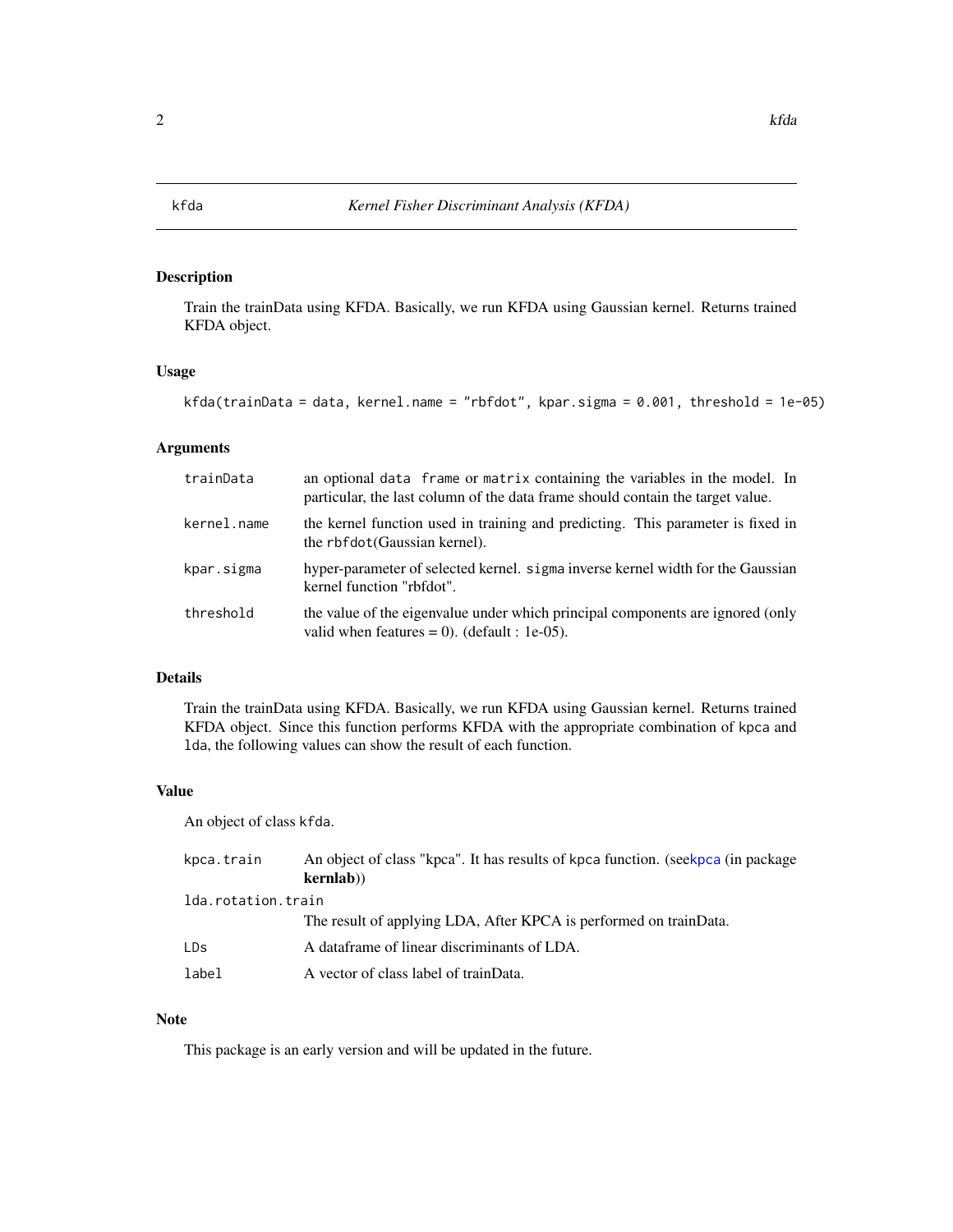# <span id="page-2-0"></span>kfda.predict 3

# Author(s)

```
Donghwan Kim
<ainsuotain@hanmail.net> <donhkim9714@korea.ac.kr> <dhkim2@bistel.com>
```
#### References

Yang, J., Jin, Z., Yang, J. Y., Zhang, D., and Frangi, A. F. (2004) <DOI:10.1016/j.patcog.2003.10.015>. Essence of kernel Fisher discriminant: KPCA plus LDA. *Pattern Recognition*, 37(10): 2097-2100.

#### See Also

[kpca](#page-0-0) (in package kernlab) 1da (in package MASS) [kfda.predict](#page-2-1)

#### Examples

```
# data input
data(iris)
# data separation
idx <- sample(1:dim(iris)[1], round(dim(iris)[1]*0.7))
trainData <- iris[idx, ]
# training KFDA model
kfda.model <- kfda(trainData = trainData, kernel.name = "rbfdot")
# structure of kfda.model
str(kfda.model)
```
<span id="page-2-1"></span>kfda.predict *Predict Method for Kernel Fisher Discriminant Analysis (KFDA) fit*

#### Description

Test the testData using KFDA. This function is used after training phase is performed using the kfda function.

#### Usage

```
kfda.predict(object = obj, testData = data)
```
#### Arguments

| object   | An R object of class kfda.                                                                                                                                                                                            |
|----------|-----------------------------------------------------------------------------------------------------------------------------------------------------------------------------------------------------------------------|
| testData | an optional data frame or matrix containing the variables in the model. In<br>particular, the order of variables in the data frame must be the same as trainData,<br>and the target value must be removed in advance. |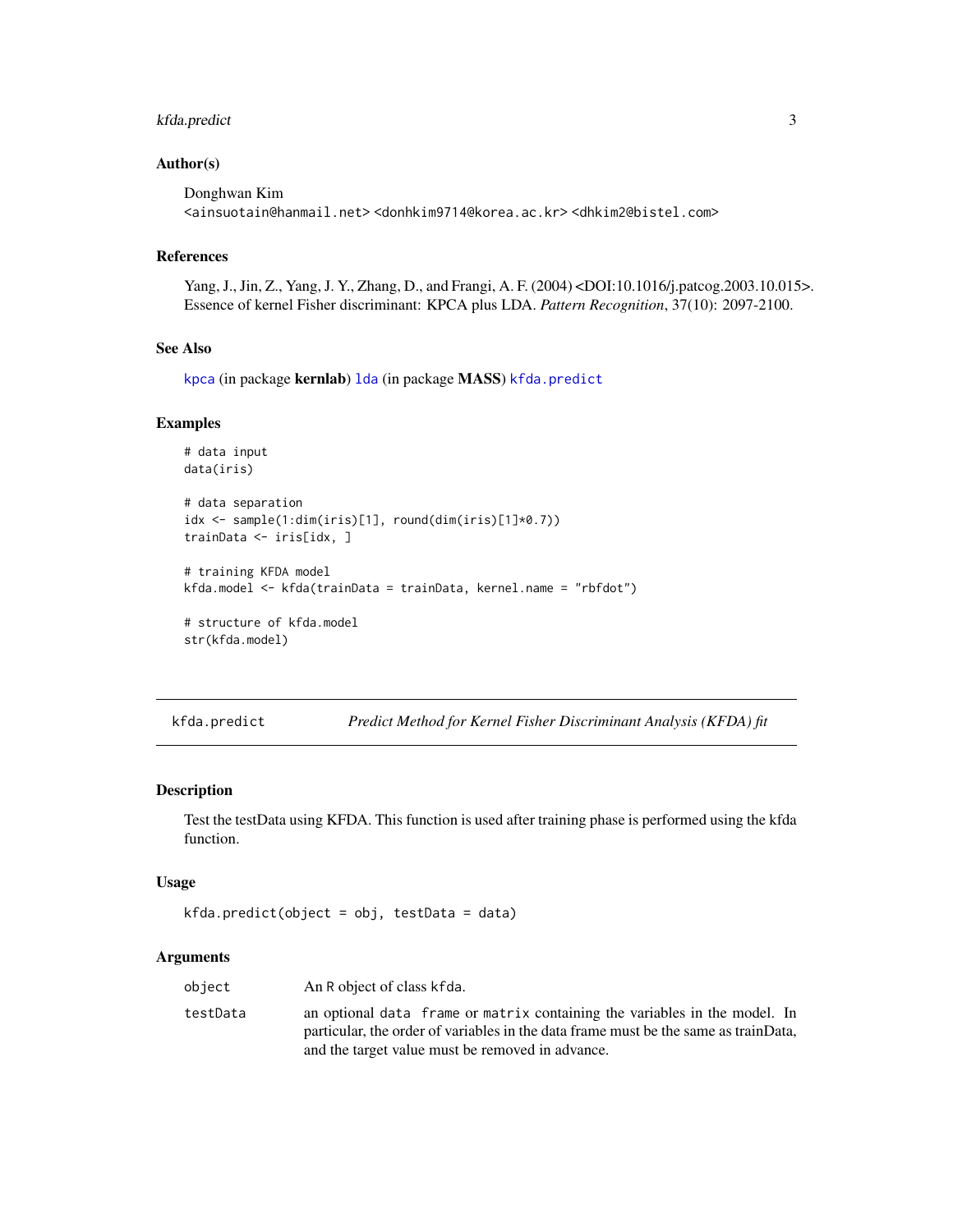#### <span id="page-3-0"></span>Details

Since this function inherits KPCA and LDA, various learning can be possible by adjusting the hyperparameters of each function.

#### Value

The result of performing testData on the KFDA model.

| class     | A class label of testData.                                   |
|-----------|--------------------------------------------------------------|
| posterior | A posterior probabilities for the classes.                   |
| X         | The scores of testData on up to kfda discriminant variables. |

# Author(s)

Donghwan Kim <ainsuotain@hanmail.net> <donhkim9714@korea.ac.kr> <dhkim2@bistel.com>

#### References

Yang, J., Jin, Z., Yang, J. Y., Zhang, D., and Frangi, A. F. (2004) <DOI:10.1016/j.patcog.2003.10.015>. Essence of kernel Fisher discriminant: KPCA plus LDA. *Pattern Recognition*, 37(10): 2097-2100.

#### See Also

[kfda](#page-1-1)

#### Examples

```
# data input
data(iris)
# data separation
idx <- sample(1:dim(iris)[1], round(dim(iris)[1]*0.7))
trainData <- iris[idx, ]
testData <- iris[-(idx), -dim(iris)[2]]
testData.Label <- iris[-(idx), dim(iris)[2]]
# training KFDA model
kfda.model <- kfda(trainData = trainData, kernel.name = "rbfdot")
# testing new(test)data by KFDA model
pre <- kfda.predict(object = kfda.model, testData = testData)
# plotting
plot(kfda.model$LDs, col = kfda.model$label, pch = 19, main = "Plot for KFDA")
points(pre$x, col = pre$class, cex = 2)
legend("topleft", legend = c("trainData","testData"), pch = c(19,1))
# prediction result
table(pre$class, (testData.Label))
```